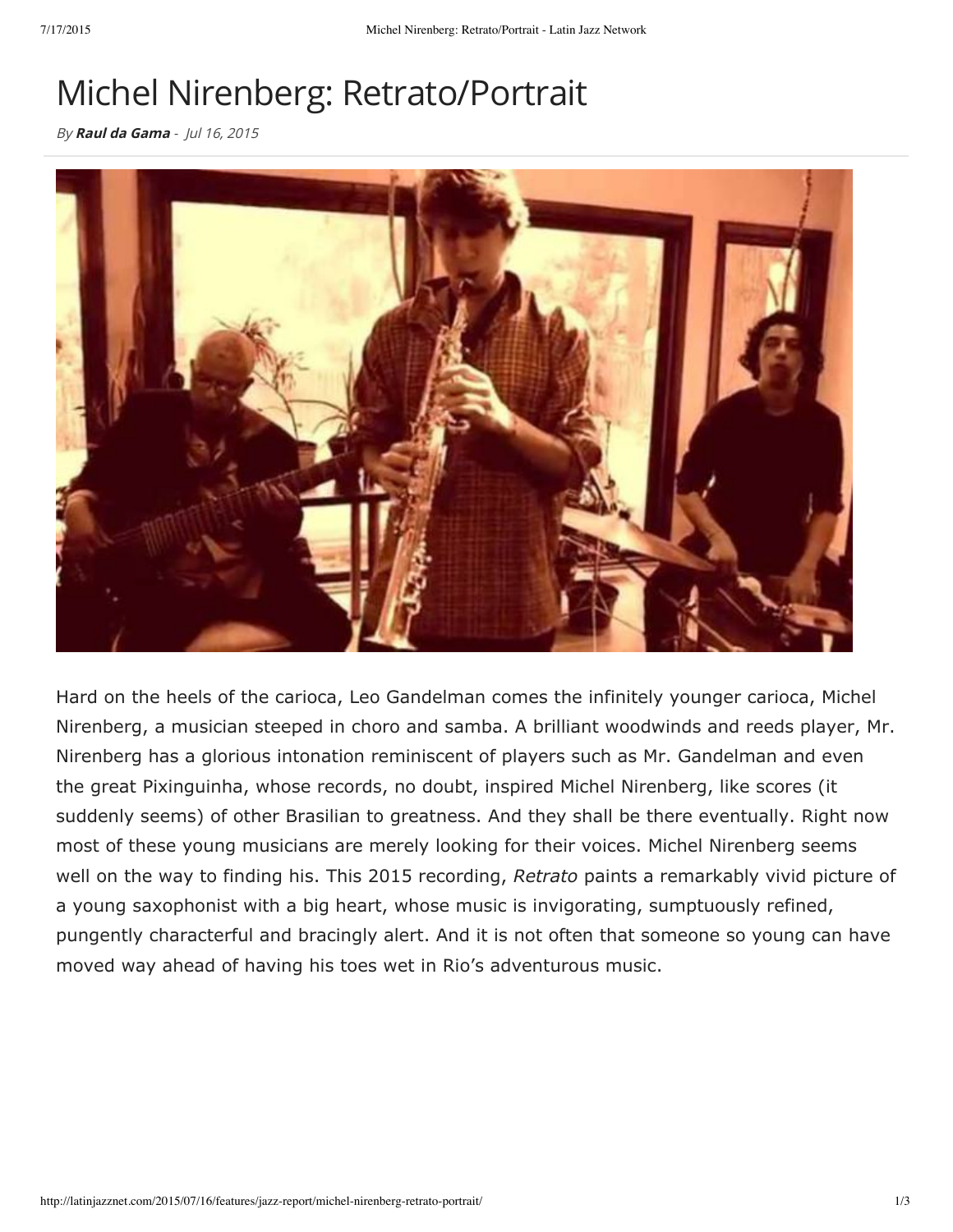

## 7/17/2015 Michel Nirenberg: Retrato/Portrait - Latin Jazz Network

Mr. Nirenberg's first recording is a no-holds barred conception of powerful, expressive scope, intrepid incident and obvious affection. Which Brasilian carioca is not in love with the music of his city? And yet Michel Nirenberg seems to know exactly what he is doing, not paying lip-service to it, but rather expanding on it by invoking the greats, such as the ineffable Pixinguinha, as well as infusing the music with nothing short of a broad realm of sounds culled from classical music and the swinging idiom of jazz. Such alchemy

might easily be rather more par for the course than something new, but not in the young hands of Michel Nirenberg. Here is a player who uses virtuosity not for self-aggrandisement but to glorify the music. His phrasing is sharp, making stabbing-like movements into the melody, drawing from it cadenzas that are altogether memorable. As often as this is so, Mr. Nirenberg also moulds music into chorinho, forró and samba that is fascinating to the ear because it is more expansive and in some respects more dramatic than a lot of this form of music heard today.

All that seems to be Lesson No.1. In Lesson No. 2, Mr. Nirenberg shows us how when it comes to tempo the composer might not always be right. His versions of many of the songs here are more graceful and wide open to the ear. You hear much more of "Caravan" for instance because Michel Nirenberg does not take the tempo markings at face value but rather spins off his rather remarkable versions based on *his* imagination of what the song means – in this case not Latin, but Latin in the midst of the North of Brasil, for starters. Then as he wanders through the song, his purpose becomes sharper and he runs a gauntlet presented by the melody and rhythm with dazzling ingenuity so new and effective that the song feels as if it were written anew.

Knowing your forró and choro well also means you inspire your ensemble to break out and dance. And there is not a dull moment on this album from the guitars to the bass and, of course, the drums and percussion. Suddenly you don't seem to need to be in Rio, but on the East or West Coast perhaps listening to a conjuring of the music of Moacir Santos, or Antonio Brasileiro or Chico Buarque come alive. And that is no mean achievement on anyone's first CD.

**Track List**: Chorinho em Aldeia/Na Glória; À Deux; Forró from the South; Beatriz; Caravan; Desvaiada; Menina de Avental; Lonely; Samba Virgínia; Santa Morena; Forró from the South 2.

**Personnel**: Michel Nirenberg: saxophones and clarinet; Dani Cortaza: violão and electric